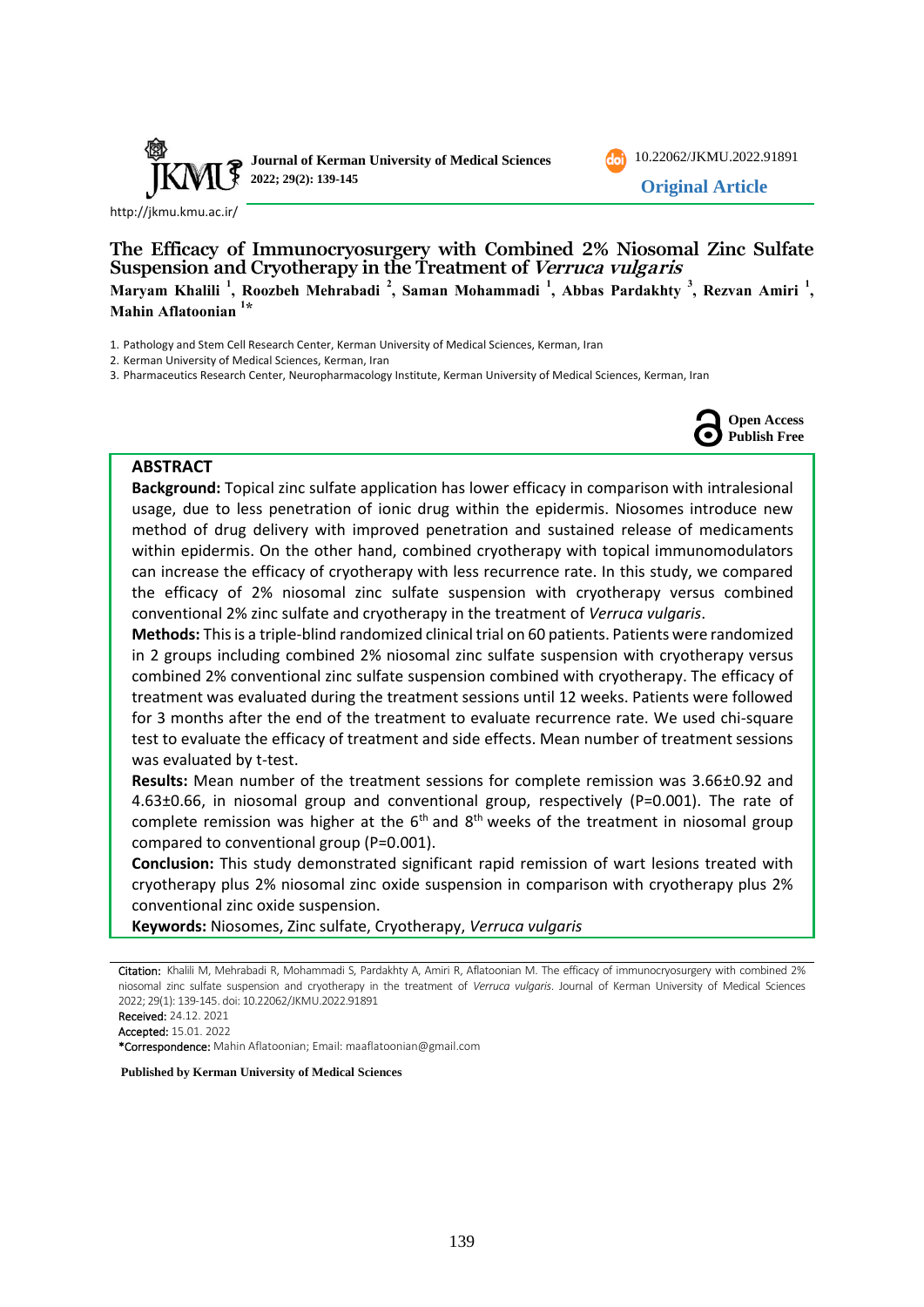#### **Introduction**

*erruca vulgaris is* a common viral infection caused by human papilloma virus (HPV). In the majority of cases, spontaneous remission of the lesions occurs, but it may have a protracted duration of time. Furthermore, fear of spreading of lesions (due to autoinoculation and koebner phenomenon) as well as cosmetic concern, especially for the lesions in exposed areas may have profound impact on the quality of life of the patients. Currently, there is no definite cure for wart. Treatment modalities for wart are classified into the 4 groups based upon the mechanism of action, including destructive methods, immunotherapy, anti-proliferative and antiviral agents (1, 2). *V*

Cryotherapy is one of the most common treatment methods for wart. Mechanism of action of this procedure is by direct destruction of HPV-affected keratinocytes through ice crystal formation and thermal shock, as well as indirect cell damage by immunologic stimulation. In previous studies, the efficacy of this treatment modality was estimated between 30% - 70% for hand lesions during 3 months treatment (3, 4).

Zinc sulfate is an immunomodulatory agent that has been used as oral, topical and intralesional formulations in the treatment of wart (5, 6). To date, there is little evidence regarding the efficacy of oral zinc sulfate on wart in individuals with normal serum level of zinc. On the other hand, oral zinc sulfate can result in gastrointestinal (GI) adverse effects (nausea, vomiting, and epigasteric pain) and noticeable number of patients do not tolerate it (5). Currently, topical zinc sulfate has been used in the treatment of wart in several studies, but because of low penetration of drug within the epidermis, it has showed lower efficacy in comparison with intralesional method (5). Studies show better penetration of topical zinc oxide with smaller particle size of approximately 0.1 micrometer (6). New method of drug delivery using niosomes with average size (nanometer to micrometer) has improved penetration and sustained release of medicaments within epidermis (7). Combination of cryotherapy with topical immunomodulators (immunocryosurgery) can increase the efficacy of cryotherapy and reduce recurrence rate as well (8). This study, evaluated the efficacy of 2% niosomal zinc sulfate suspension plus cryotherapy in comparison with 2%

conventional zinc sulfate suspension plus cryotherapy.

## **Material and Methods**

Niosome forming materials containing polyoxyethylene (2) cetyl ether (Brij® 52) and cholesterol were purchased from Sigma-Aldrich (USA) and Merck (Germany), respectively. Zinc sulfate (ZnSO4) and polyoxyethylene glycol 6000 (PEG 6000) were also bought from Merck. All other chemicals and solvents were analytical grade and prepared from Merck Company.

## **Preparation of niosomes**

Niosomal suspension was prepared by film hydration method, as described previously (9). Briefly, 300 μmol of surfactant (Brij 52) and cholesterol (70/30 molar percent of surfactant/cholesterol) were dissolved in chloroform in a 50 ml round-bottomed flask. The organic solvent evaporated at 70°C under reduced pressure, by using a rotary evaporator at 150 rpm. The resulting thin lipid film formed on the inner wall of the flask was then hydrated using 5 ml of zinc sulfate (2% w/v) and PEG 6000 (5%) in deionized water for 30 min at 70°C. PEG 6000 was used as viscosity modifier. Mean volume diameter of the prepared niosomes was  $7.1\pm0.3$  µm determined by laser light scattering method (Malvern, MasterSizer 2000E, UK). The encapsulation efficiency percent of ZnSO<sup>4</sup> was more than 53%, measured by flame atomic absorption method (Shimadzu, Japan).

# **Size analysis of niosomes**

Small aliquots of niosomal suspensions were put in flow-through cell of a dynamic laser light scattering instrument (Malvern, MasterSizer 2000E, UK) and three runs were carried out for mean volume dimeter measurement and particle size distribution curve preparation.

## **Encapsulation efficiency percent**

Niosomal suspension was centrifuged at 14000 rpm for 30 min to separate the entrapped and free  $Zn^{2+}$ . The niosomal pellet was dissolved in 1% Triton-X 100 solution to disrupt the lipid bilayers and release of encapsulated  $\rm Zn^{2+}$ . Both free (supernatant) and entrapped (pellet)  $Zn^{2+}$ were measured by flame atomic absorption (Shimadzu, Japan) using calibration curve.

In vitro release of  $Zn^{2+}$  was not measured due to the proving of penetration enhancement effect of niosomes for  $\text{Zn}^{2+}$  through stratum corneum in previous studies (7, 10).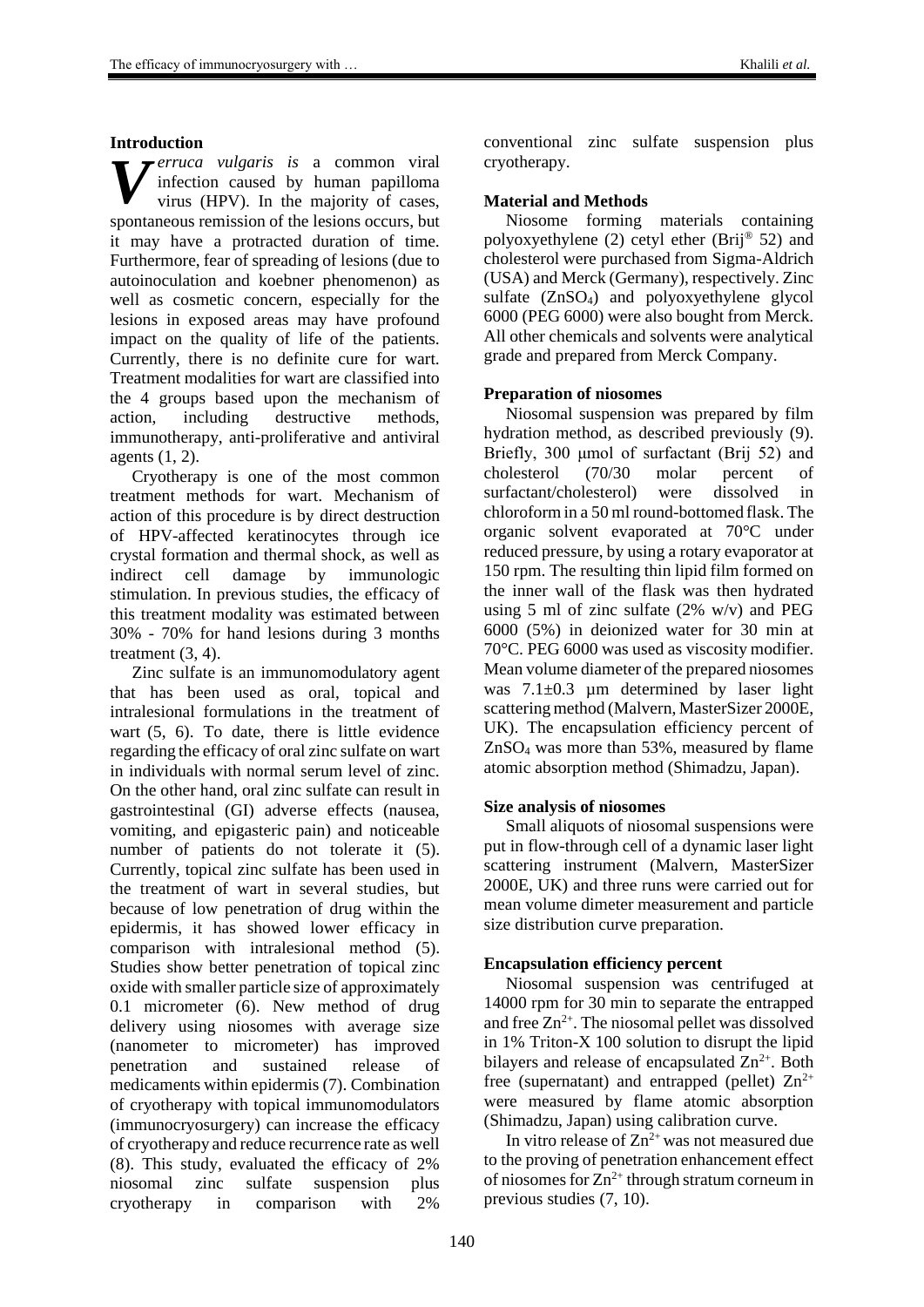## **Preparation of traditional zinc sulfate solution**

A cloudy solution of zinc sulfate  $(2\% \t w/v)$ and PEG 6000 (5%) was prepared by magnetic stirring of precise weighted of two powders and dissolving in deionized water at room temperature.

## **Clinical study**

This is a triple-blind randomized clinical trial on 60 patients from 2019 to 2020. Based on the results of the previous study (10)(rate of complete remission at  $10<sup>th</sup>$  week was 53.3% in niosomal zinc sulfate plus cryotherapy compared with 12.3% in placebo with cryotherapy) with a statistical power of 80%, sample size was calculated as 44 patients and in order to increase the power of study, it was expanded to 60 patients. This proposal was approved with ethical code of IR.KMU.AH.REC.1397.135 and with clinical registry code of IRCT20190809044483N1.

Inclusion criterion was patients having *Verruca vulgaris* on hands referred to dermatologic clinic of Afzalipour hospital, Kerman, Iran. Exclusion criteria were age less than 12 years old, duration of the lesions more than 12 weeks, previous treatment of wart lesions, immunosuppression, pregnancy, lactation, history of allergy to zinc sulfate or other compounds of topical suspension and history of cold intolerance, cold urticaria or cryoglobulinemia. First, written informed consent was obtained from all of the participants. Then, demographic features including age and sex were recorded. Patients were randomized into the 2 groups including combined 2% niosomal zinc sulfate suspension plus cryotherapy and combined 2% conventional zinc sulfate suspension plus cryotherapy by simple randomization with Minitab 16 (Mini Tab Inc.). Patients were instructed to apply topical suspension on the surface of the lesions with cotton tip applicator after washing of the lesions with water and soap, twice daily for maximum 3 months or until the lesions fade, whichever occurred earlier. Topical suspension of drugs were put in similar bottles and the patients were unaware of the type of the topical drug.

Cryotherapy with liquid nitrogen was performed every other week in both treatment groups with a cotton tip applicator for 2- freezethaw cycle until formation of 2 millimeter white halo at the periphery of the lesion. Size of the lesions was measured by standard scaled ruler at the base-line and every 2 weeks for 12 weeks or until remission of the lesions, whichever occurred earlier. Side effects were recorded at each treatment session. Complete clearance was defined as complete disappearance of lesions. Furthermore, for evaluation of recurrence rate, patients were followed until 3 months after the end of the treatment. Efficacy of treatment was evaluated by reduction of size of the lesions during the treatment sessions. Both evaluator and analyzer were unaware of the treatment groups. For evaluation of the adherence of patients to the treatment, they were asked to return the empty bottle containing therapeutic drug.

## **Statistical analysis**

Data were analyzed by SPSS 16 (software IBM, Armonk, NY, USA). Mean± standard deviation, frequency and relative frequency were used for descriptive data. The efficacy of treatment and side effects were evaluated by chisquare test. Mean number of treatment sessions were evaluated by t-test.

## **Results**

Thirty patients were enrolled into the each of the two treatment groups and all of them completed the treatment course. There was no statistical difference between the two groups regarding demographic features (age and sex). Mean age of the patients was 26.53±8.25 and 28.0±9.52 years in niosomal and conventional groups, respectively  $(P=0.527)$ . Sixty percent and 56.7% of the participants in niosomal and conventional groups were female, respectively  $(P=0.793)$ . Mean size of the lesions at the baseline was not significantly different (P=0.16). Both treatment groups demonstrated significant reduction in mean size of the lesions during the treatment course (P<0.001). The difference between mean sizes of the lesions was significant at the  $6<sup>th</sup>$  week of the treatment  $(P=0.001)$ , but at the end of the treatment the difference was not significant (P=0.43) (Table 1). Mean number of sessions for complete remission was 3.66±0.92 and 4.63±0.66 in niosomal and conventional groups, respectively and the difference was statistically significant  $(P=0.001)$ . The difference in the rate of complete remission between the two groups was statistically significant at the  $6<sup>th</sup> (50\% \text{ vs. } 3.3\%)$ and  $8<sup>th</sup>$  (86.7% vs. 40%) week of treatment  $(P=0.001)$ , but at the end of the treatment, the rate of complete remission was equal (93.3%) in both treatment groups (Table 2). Furthermore, in both groups, there was no difference between the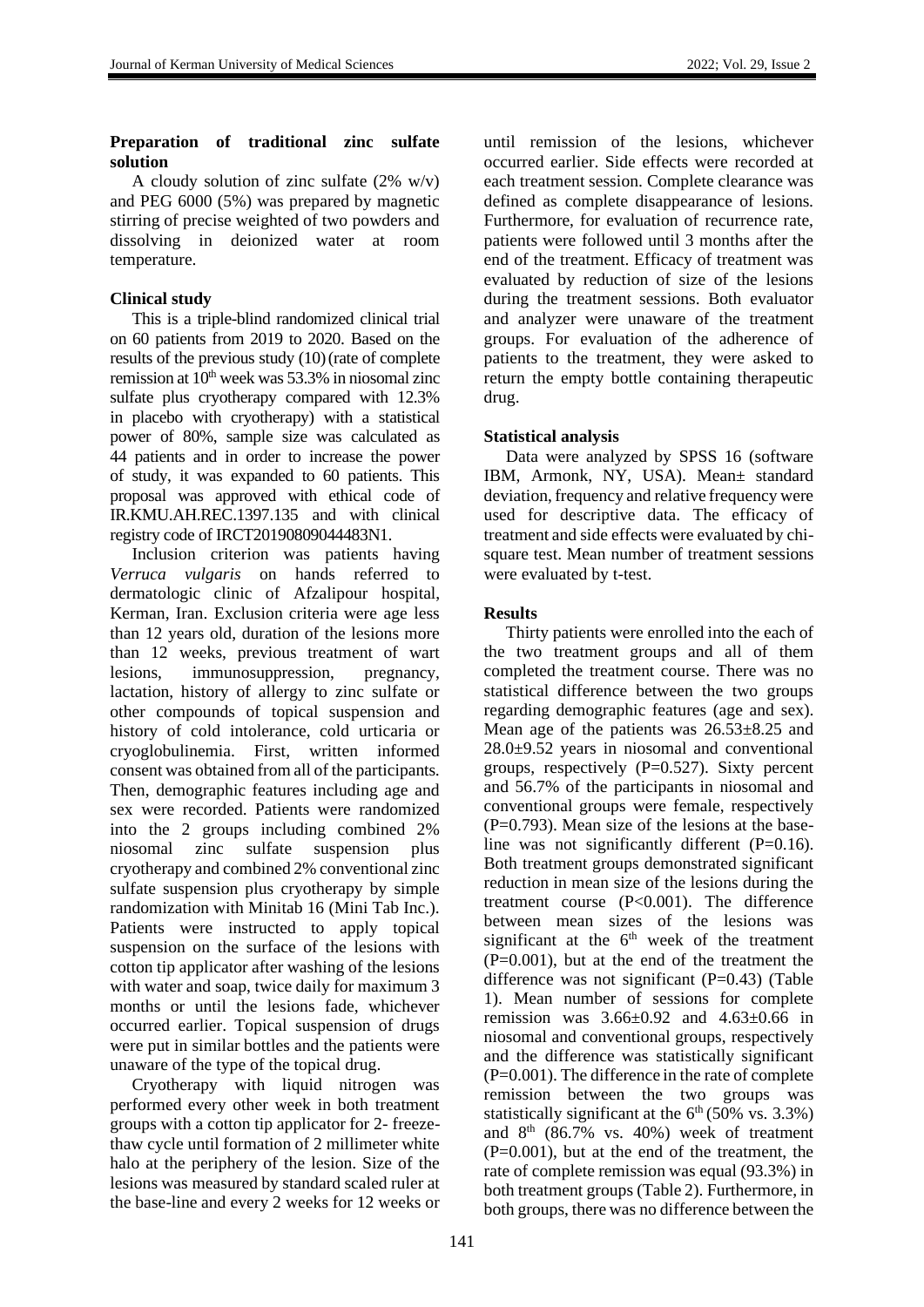two genders regarding complete remission at the end of study (P>0.05). There was no significant difference between the two treatment groups

regarding side effects (Table 3). Percentage of recurrence rate was 10% and 13.3% in niosomal and conventional groups, respectively (p=0.69).

#### **Table 1.** Size of the lesions during treatment sessions in the two studied groups

|                                                                                               | Mean size of the lesions | P. value           |          |
|-----------------------------------------------------------------------------------------------|--------------------------|--------------------|----------|
| <b>Treatment sessions</b>                                                                     | (mm)                     |                    |          |
|                                                                                               | Niosomal group           | Conventional group |          |
| <b>Base line</b>                                                                              | $8.36 \pm 0.40$          | $7.70 \pm 0.24$    | 0.16     |
| $2nd$ week                                                                                    | $7.73 \pm 0.42$          | $7.26 \pm 0.24$    | 0.34     |
| 4 <sup>th</sup> week                                                                          | $4.63 \pm 0.38$          | $5.36 \pm 0.22$    | 0.10     |
| $6th$ week                                                                                    | $1.83 \pm 0.42$          | $3.06 \pm 0.22$    | $0.01^*$ |
| 8 <sup>th</sup> week                                                                          | $0.46 \pm 0.24$          | $1.03 \pm 0.18$    | 0.07     |
| $10th$ week                                                                                   | $0.16 \pm 0.11$          | $0.06 \pm 0.04$    | 0.43     |
| $12th$ week                                                                                   | $0.16 \pm 0.11$          | $0.06 \pm 0.04$    | 0.43     |
| P. value                                                                                      | ${<}0.001$ **            | ${<}0.001$ **      |          |
| $*$ $C_{i-1}$ $L_{i-1}$ $L_{i-1}$ $L_{i-1}$ $L_{i-1}$ $L_{i-1}$ $L_{i-1}$ $D_{i-1}$ $D_{i-1}$ |                          |                    |          |

\* Statistically significant  $(P<0.05)$ 

\*\* Highly significant (P<0.001)

| <b>Table 2.</b> The percentage of complete remission during treatment sessions in both groups |  |  |
|-----------------------------------------------------------------------------------------------|--|--|
|-----------------------------------------------------------------------------------------------|--|--|

| <b>Treatment sessions</b>                                                 | Niosomal group<br>$N^{1}$ (%) <sup>2</sup> | <b>Conventional group</b><br>$N^{1}$ (%) <sup>2</sup> | P. value |  |
|---------------------------------------------------------------------------|--------------------------------------------|-------------------------------------------------------|----------|--|
| 4 <sup>th</sup> week                                                      | 1(3.3)                                     | 0(0)                                                  | 0.313    |  |
| $6th$ week                                                                | 15(50)                                     | 1(3.3)                                                | $0.001*$ |  |
| 8 <sup>th</sup> week                                                      | 26(86.7)                                   | 12(40)                                                | $0.001*$ |  |
| $10th$ week                                                               | 28(93.3)                                   | 28(93.3)                                              |          |  |
| $12th$ week                                                               | 28 (93.3)                                  | 28(93.3)                                              |          |  |
| P. value<br>8.4.1.1.1.1.1.1.1.1.0.1<br>$\sim$ $\sim$ $\sim$ $\sim$ $\sim$ | ${<}0.001$ **                              | ${<}0.001$ **                                         |          |  |

\* Statistically significant (P<0.05)

\*\* Highly significant (P<0.001)

<sup>1</sup> Number

<sup>2</sup>Percentage

| Table 3. The frequency of the side effects in the two studied groups |  |  |  |  |  |
|----------------------------------------------------------------------|--|--|--|--|--|
|                                                                      |  |  |  |  |  |

| Type of side effects     | Niosomal group<br>$N^1$ (%) <sup>2</sup> | <b>Conventional group</b><br>$N^1$ (%) <sup>2</sup> | P. value |  |
|--------------------------|------------------------------------------|-----------------------------------------------------|----------|--|
| Pain                     | 25(83.3)                                 | 24(80)                                              | 0.73     |  |
| <b>Blister formation</b> | 13(43.3)                                 | 14(46.7)                                            | 0.79     |  |
| <b>Pruritus</b>          | 12(40)                                   | 6(20)                                               | 0.09     |  |
| <b>Hypopigmentation</b>  | 5(16.7)                                  | 5(16.7)                                             |          |  |
| <b>Hyperpigmentation</b> | 4(13.3)                                  | 5(16.7)                                             | 0.71     |  |

<sup>1</sup> Number

<sup>2</sup>Percentage

#### **Discussion**

Zinc deficiency may lead to depletion of the capacity of innate and adaptive immune responses against infections. Decrease in the ratio of T helper 1 (Th1) cells to Th2 cells, reduction in the serum levels of proinflammatory cytokines related to TH1 including interlukin-1 β (IL-1β), IL-2, IL-6, IL-8 and tumor necrosis factor-  $\alpha$  (TNF-α) have been reported in zinc deficiency (10-12).

Furthermore, zinc element is essential for the maximum action of inflammatory cells such as neutrophils, macrophages and natural killer cells against bacterial and viral infections (11, 12).

There are several studies evaluating the efficacy of oral zinc sulfate in the treatment of wart lesions. Mun and colleagues reported 50% of complete remission of wart lesions with oral zinc sulfate (10 mg/kg/day, maximum600 mg/day) for 2 months (13). Mahmoudi and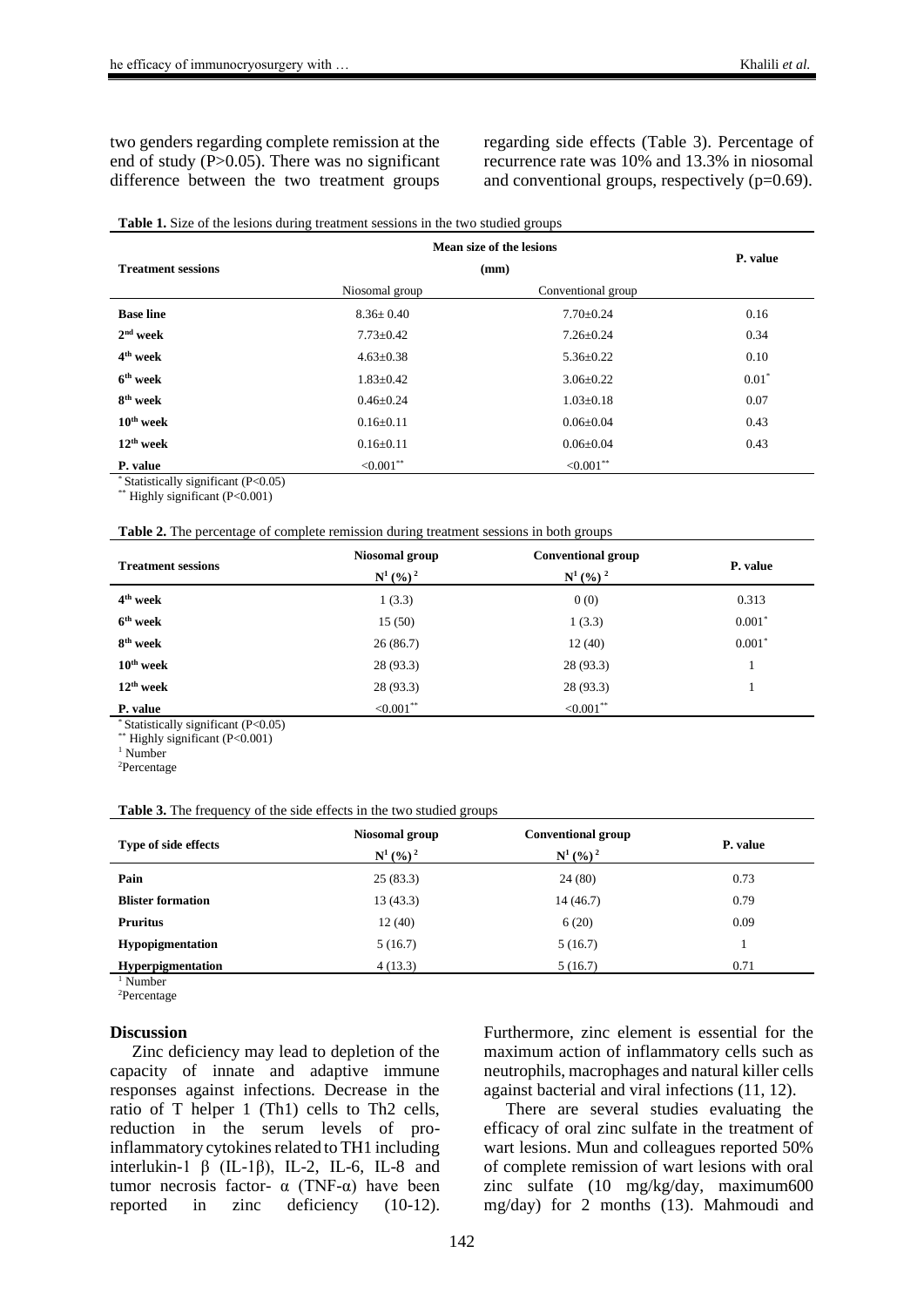colleagues demonstrated that there is no significant difference between combined oral zinc sulfate plus cryotherapy versus placebo plus cryotherapy regarding complete clearance of common wart lesions of hand lesions (68.4% each group). Furthermore, high percentage of GI adverse effects (68.89%) led to discontinuation of treatment in 15.56% of the cases (14).

Intralesional zinc sulfate can induce inflammation and necrosis and have cytotoxic effects on contaminated basal keratinocytes by HPV virus. Furthermore, it stimulates immune response via increased levels of interferon (IFN)- $\alpha$  (15-19). Studies revealed high efficacy of intralesional zinc on various types of warts (15-19). Two studies in Egypt reported complete remission of 88%- 98% of common warts using 2% intralesional zinc sulfate during 3 sessions that is higher than the results of this study in the third session of treatment (50% ) (15-16). Three other studies demonstrated complete remission of nearly 50-70% of recalcitrant plantar warts with intralesional 2% zinc sulfate with 4 biweekly sessions (17-19). Side effects such as pain of injection, erythema, edema, tenderness, post-inflammatory hyper pigmentation (PIH), hematoma, ulceration and scar formation have been reported with intralesional zinc (15-19).

Studies showed that topical application of zinc sulfate could accompany with lower percentage of adverse effects (10, 20-22). Khattar *et al.* reported 50% complete remission with combined topical 20% zinc oxide ointment and mechanical abrasion (emery stone) at the  $12<sup>th</sup>$  week of the treatment that was significantly lower compared to the rate found in the present study (93.3%). Khattar *et al.* study has been performed on *Verruca vulgaris* and plane wart lesions, while this study carried out on only *Verruca vulgaris* lesions that are more recalcitrant to treatment relative to plane wart lesions (20). Higher complete remission in our study compared to Khattar *et al.* study [despite lower concentration of zinc (2%)], can be due to niosomal formulation of zinc sulfate that leads to enhanced absorption of zinc through thick stratum corneum and effects on infected basal keratinocytes.

Songsantiphap *et al*. revealed relatively low improvement (43.9%) with combined 15% topical zinc oxide (3 times daily for 4 weeks) on hand wart lesions due to low penetration of topical zinc (21). Sharquie *et al.* reported complete clearance of 11.1% and 4.5% with topical 10% zinc sulfate solution and 5% zinc oxide solution for common wart lesions,

respectively. However, the efficacy of topical solution on the plane wart lesions was significantly higher (85.7% with 10% zinc sulfate solution and 42.8% with 5% zinc oxide solution). This demonstrates higher efficacy of topical zinc sulfate on thinner wart lesions due to better penetration of topical drugs (22). Farajzadeh *et al*. in another RCT compared the efficacy of combined 2% niosomal zinc formulation and cryotherapy versus combined placebo and cryotherapy and higher percentage of complete remission with significantly faster response rate was reported in the niosomal group compared to the placebo group (60% and 40%, respectively) (10). In the current study, in order to evaluate the efficacy of niosomal zinc formulation relative to conventional formulation, the efficacy of combined niosomal zinc sulfate and cryotherapy was compared with that of combined conventional zinc sulfate and cryotherapy. Significantly more rapid response rate was obtained in the niosomal group compared to the conventional group. Thus, niosomal formulation can provide faster resolution of wart lesions due to enhanced penetration of niosomal zinc sulfate through thickened stratum corneum and cell membrane of infected keratinocytes by HPV and higher intracellular concentration and bioavaibility compared to the conventional formulation (10, 7). Higher percentage of complete remission (93.3%) during lower mean number of the sessions was achieved in this study compared to Farajzadeh *et al.* study. Dissimilarities in type and size of wart lesions between the two studies can lead to difference in results (10).

## **Conclusion**

This study demonstrates significantly rapid resolution of *Verruca vulgaris* in combination therapy of cryotherapy and 2% niosomal zinc oxide suspension, with acceptable side effects and relatively low recurrence rate. Therefore, this combination can be especially recommended in patients with low compliance and recalcitrant, recurrent and difficult-to-treat wart lesions as well.

## **Acknowledgements**

This study was supported by Kerman University of Medical Sciences (grant number: 97000164).

## **Conflict of interest**

The authors declare no potential conflict of interest.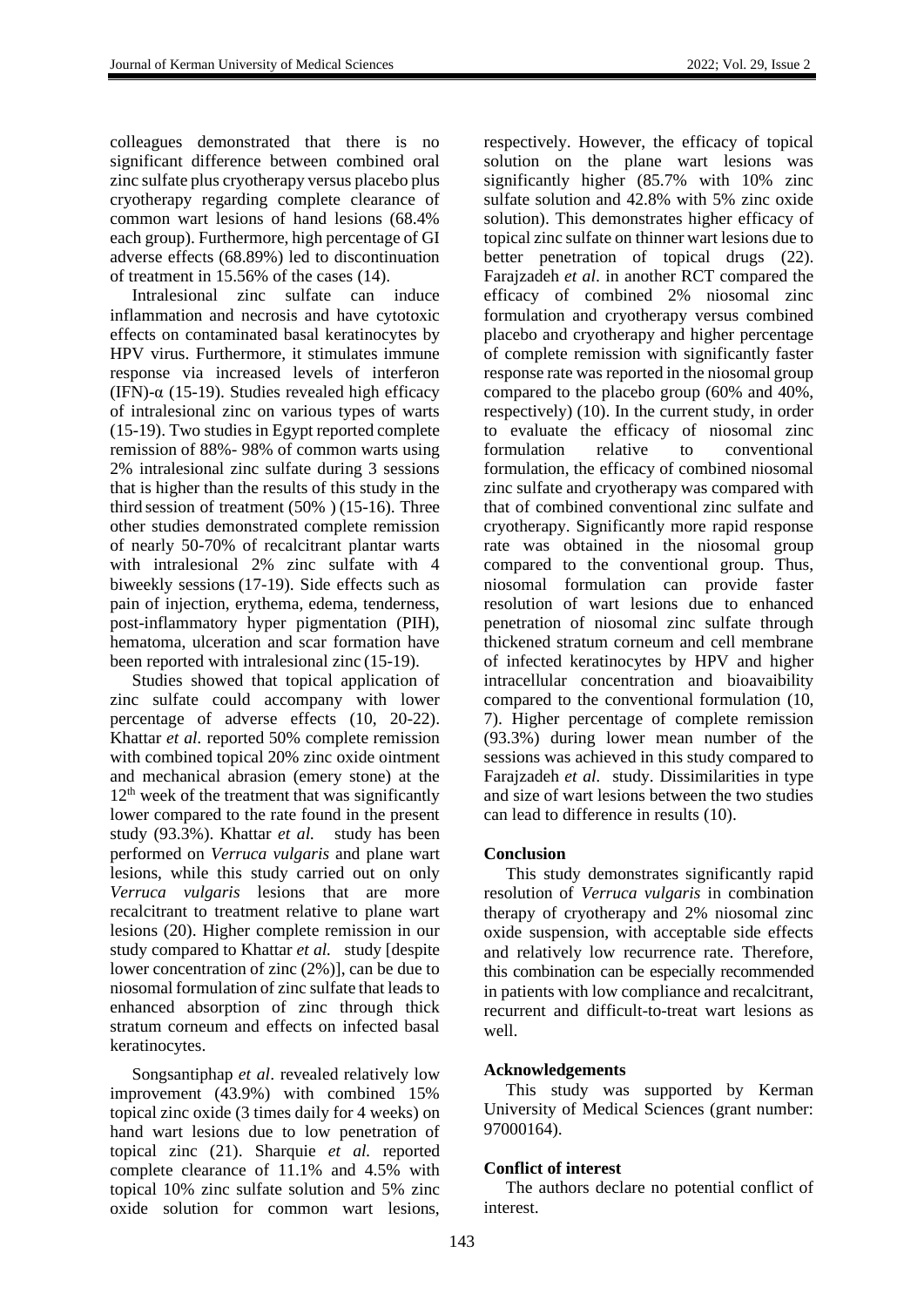- 1. Sterling JC, Gibbs S, Haque Hussain SS, Mohd Mustapa MF, Handfield-Jones SE. British association of dermatologists' guidelines for the management of cutaneous warts 2014. Br J Dermatol. 2014; 171(4):696-712. doi: 10.1111/bjd.13310.
- 2. Iranmanesh B, Khalili M, Zartab H, Amiri R, Aflatoonian M. Laser therapy in cutaneous and genital warts: A review article. Dermatol Ther. 2021; 34(1):e14671. doi: 10.1111/dth.14671.
- 3. Youn SH, Kwon IH, Park EJ, Kim KH, Kim KJ. A two-week interval is better than a threeweek interval for reducing the recurrence rate of hand-foot viral warts after cryotherapy: A retrospective review of 560 hand-foot viral warts patients. Ann Dermatol. 2011; 23(1):53- 60. doi: 10.5021/ad.2011.23.1.53.
- 4. Bourke JF, Berth-Jones J, Hutchinson PE. Cryotherapy of common viral warts at intervals of 1, 2 and 3 weeks. Br J Dermatol. 1995; 132(3):433-6. doi: 10.1111/j.1365- 2133.1995.tb08678.x.
- 5. Song D, Pan L, Zhang M, Wang S. Clinical use of zinc in viral warts: A systematic review of the clinical trials. J Dermatolog Treat. 2021; 1- 23. doi: 10.1080/09546634.2021.1942420.
- 6. Holmes AM, Song Z, Moghimi HR, Roberts MS. Relative penetration of zinc oxide and zinc ions into human skin after application of different zinc oxide formulations. ACS Nano. 2016; 10(2): 1810-9. doi: 10.1021/acsnano.5b04148.
- 7. Farajzadeh S, Ahmadi R, Mohammadi S, Pardakhty A, Khalili M, Aflatoonian M. Evaluation of the efficacy of intralesional Glucantime plus niosomal zinc sulphate in comparison with intralesional Glucantime plus cryotherapy in the treatment of acute cutaneous leishmaniasis, a randomized clinical trial. J Parasit Dis. 2018; 42(4):616-20. doi: 10.1007/s12639-018-1044-5.
- 8. Gaitanis G, Bassukas ID. Immunocryosurgery for non-superficial basal cell carcinomas ≤ 20 mm in maximal diameter: Five-year follow-up. J Geriatr Oncol. 2019; 10(3): 475-8. doi: 10.1016/j.jgo.2018.08.012.
- 9. Akbari V, Abedi D, Pardakhty A, Sadeghi-Aliabadi H. Release studies on ciprofloxacin loaded non-ionic surfactant vesicles. Avicenna J Med Biotechnol. 2015; 7(2):69-75. PMID: 26140184.
- 10. Farajzadeh S, Pardakhti A, Mohammadi S, Fadaei F, Khalili M, Mohebbi A, et al. A Randomized clinical trial of using niosomal zinc sulfate plus cryotherapy in comparison with placebo along with cryotherapy in treatment of common wart. Journal of Kerman University of Medical Sciences. 2018; 25(1):1- 8.
- 11. Bagherani N, Smoller BR. An overview of zinc and its importance in dermatology-Part I: Importance and function of zinc in human beings. Glob Dermatol. 2016; 3(5):330-6. doi: 10.15761/GOD.1000186.
- 12. Gupta M, Mahajan VK, Mehta KS, Chauhan PS. Zinc therapy in dermatology: A review. Dermatol Res Pract. 2014; 2014:709152. doi: 10.1155/2014/709152.
- 13. Mun JH, Kim SH, Jung DS, Ko HC, Kim BS, Kwon KS, et al. Oral zinc sulfate treatment for viral warts: an open-label study. J Dermatol. 2011; 38(6):541-5. doi: 10.1111/j.1346- 8138.2010.01056.x.
- 14. Mahmoudi H, Ghodsi SZ, Tavakolpour S, Daneshpazhooh M. Cryotherapy plus oral zinc sulfate versus cryotherapy plus placebo to treat common warts: A double blind, randomized, placebo-controlled trial. Int J Womens Dermatol. 2017; 4(2): 87-90. doi: 10.1016/j.ijwd.2017.09.004.
- 15. Mohamed EE, Tawfik KM, Mahmoud AM. The clinical effectiveness of intralesional injection of 2% zinc sulfate solution in the treatment of common warts. Scientifica (Cairo). 2016; 2016:1082979. doi: 10.1155/2016/1082979.
- 16. Sharquie KA, Al-Nuaimy AA. Treatment of viral warts by intralesional injection of zinc sulphate. Ann Saudi Med. 2002; 22(1-2):26-8. doi: 10.5144/0256-4947.2002.26.
- 17. Abd El-Magid WM, Nada EEA, Mossa RA. Intralesional injection of vitamin  $D_3$  versus zinc sulfate 2% in treatment of plantar warts: A comparative study. J Dermatolog Treat. 2021; 32(3):355-60. doi: 10.1080/09546634.2019.1656326.
- 18. El Sayed MH, Sayed FS, Afify AA. Intralesional zinc sulfate 2% vs intralesional vitamin D in plantar warts: A clinicodermoscopic study. Dermatol Ther. 2020; 33(3):e13308. doi: 10.1111/dth.13308.
- 19. Nofal A, Albalat W, Ismail A, Khattab FM. Immunotherapeutic modalities for the